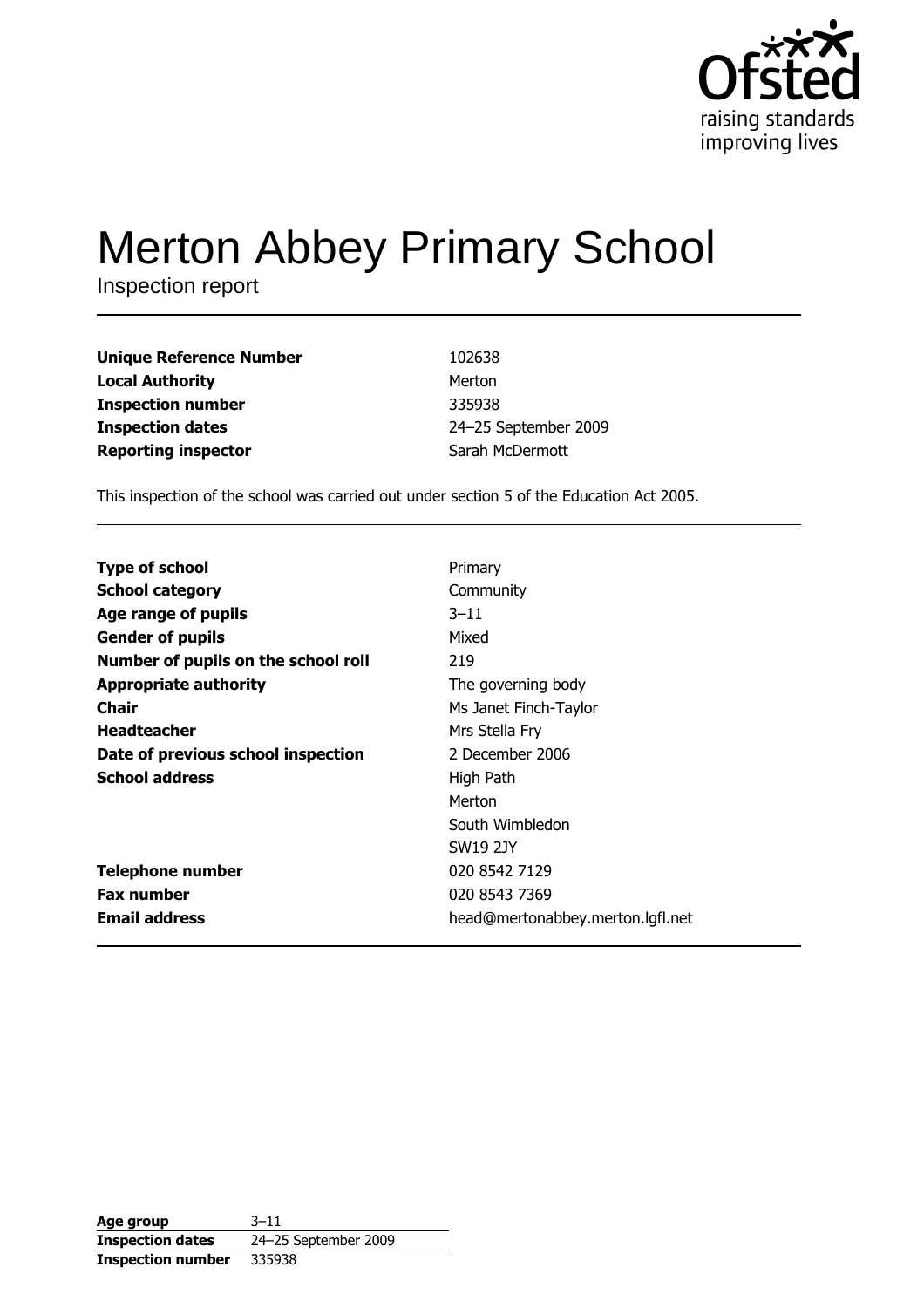The Office for Standards in Education, Children's Services and Skills (Ofsted) regulates and inspects to achieve excellence in the care of children and young people, and in education and skills for learners of all ages. It regulates and inspects childcare and children's social care, and inspects the Children and Family Court Advisory Support Service (Cafcass), schools, colleges, initial teacher training, work-based learning and skills training, adult and community learning, and education and training in prisons and other secure establishments. It rates council children's services, and inspects services for looked after children, safequarding and child protection.

Further copies of this report are obtainable from the school. Under the Education Act 2005, the school must provide a copy of this report free of charge to certain categories of people. A charge not exceeding the full cost of reproduction may be made for any other copies supplied.

If you would like a copy of this document in a different format, such as large print or Braille, please telephone 08456 404045, or email enquiries@ofsted.gov.uk.

You may copy all or parts of this document for non-commercial educational purposes, as long as you give details of the source and date of publication and do not alter the documentation in any way.

Royal Exchange Buildings St Ann's Square Manchester M2 7LA T: 08456 404045 Textphone: 0161 618 8524 E: enquiries@ofsted.gov.uk W: www.ofsted.gov.uk

© Crown copyright 2009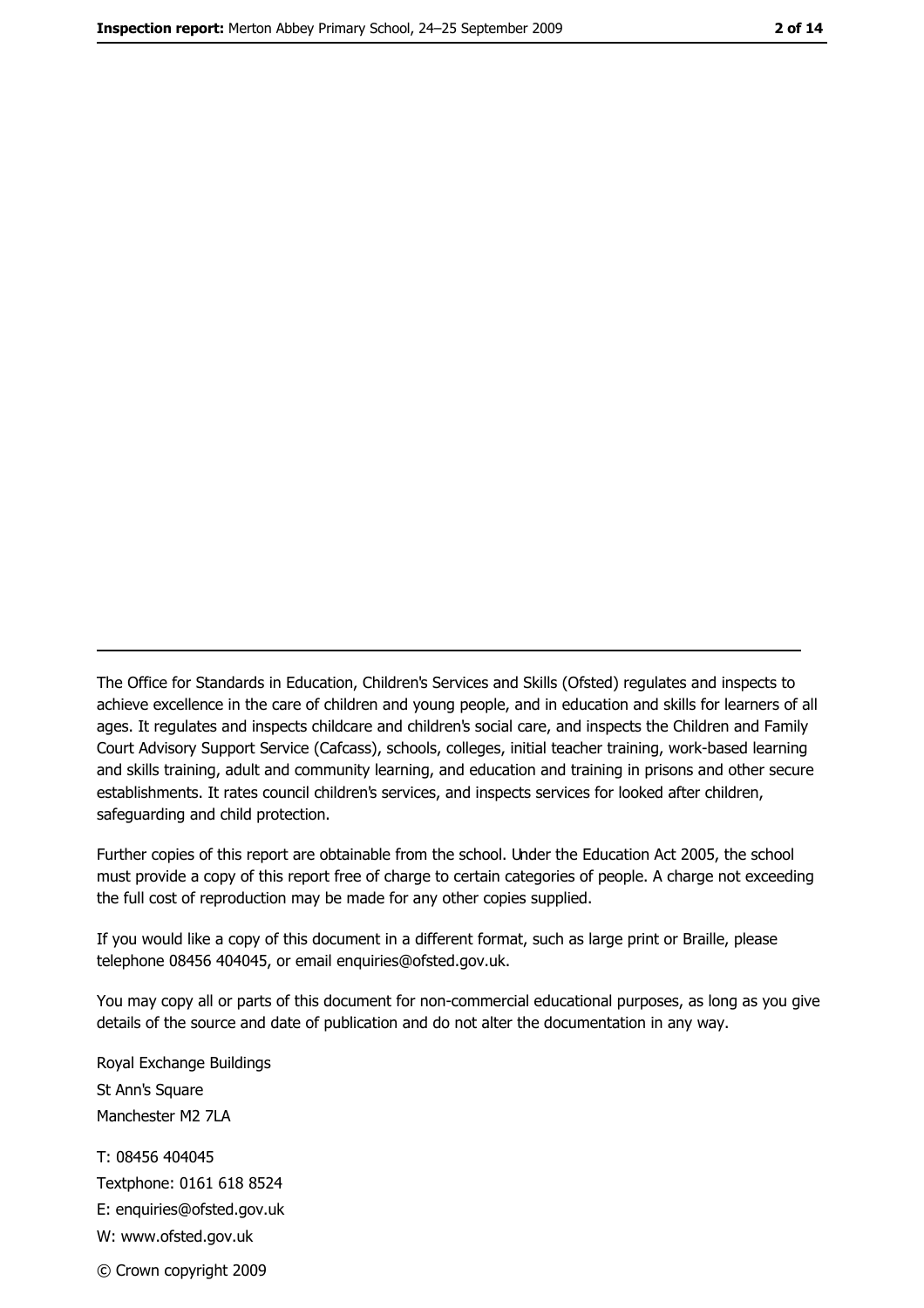# **Introduction**

This inspection was carried out by three additional inspectors. The inspectors visited nine lessons, and held meetings with governors, staff and groups of pupils. They observed the school's work and looked at the data the school had collected on pupils' progress, the school development plan and procedures for keeping pupils safe. Over 70 parental questionnaires were returned and scrutinised by the inspection team, who also spoke to a number of parents.

The inspection team reviewed many aspects of the school's work. It looked in detail at the following:

- the quality of teaching and the curriculum, to ensure pupils, particularly girls and  $\blacksquare$ White British pupils, achieve well enough
- whether standards and achievement are improving in mathematics attendance rates  $\blacksquare$
- the impact of leadership and management at all levels in contributing to the  $\blacksquare$ school's improvement.

# **Information about the school**

Merton Abbey Primary is a small, one-form-entry school situated to the south of Wimbledon. A high proportion of pupils are from minority ethnic backgrounds and from a wide range of different countries of origin. Nearly half of pupils do not speak English at home. The proportion of pupils who have special needs and/or disabilities, and need extra help because they find concentrating difficult or have specific medical conditions, is average. The Early Years Foundation Stage comprises a full-time Reception class and separate morning and afternoon Nursery sessions. The school works closely with the adjacent Abbey Children's Centre and manages its own breakfast and after-school clubs for up to 16 pupils. It has gained several accreditations, including the Healthy Schools Award and the Silver Eco-Schools award.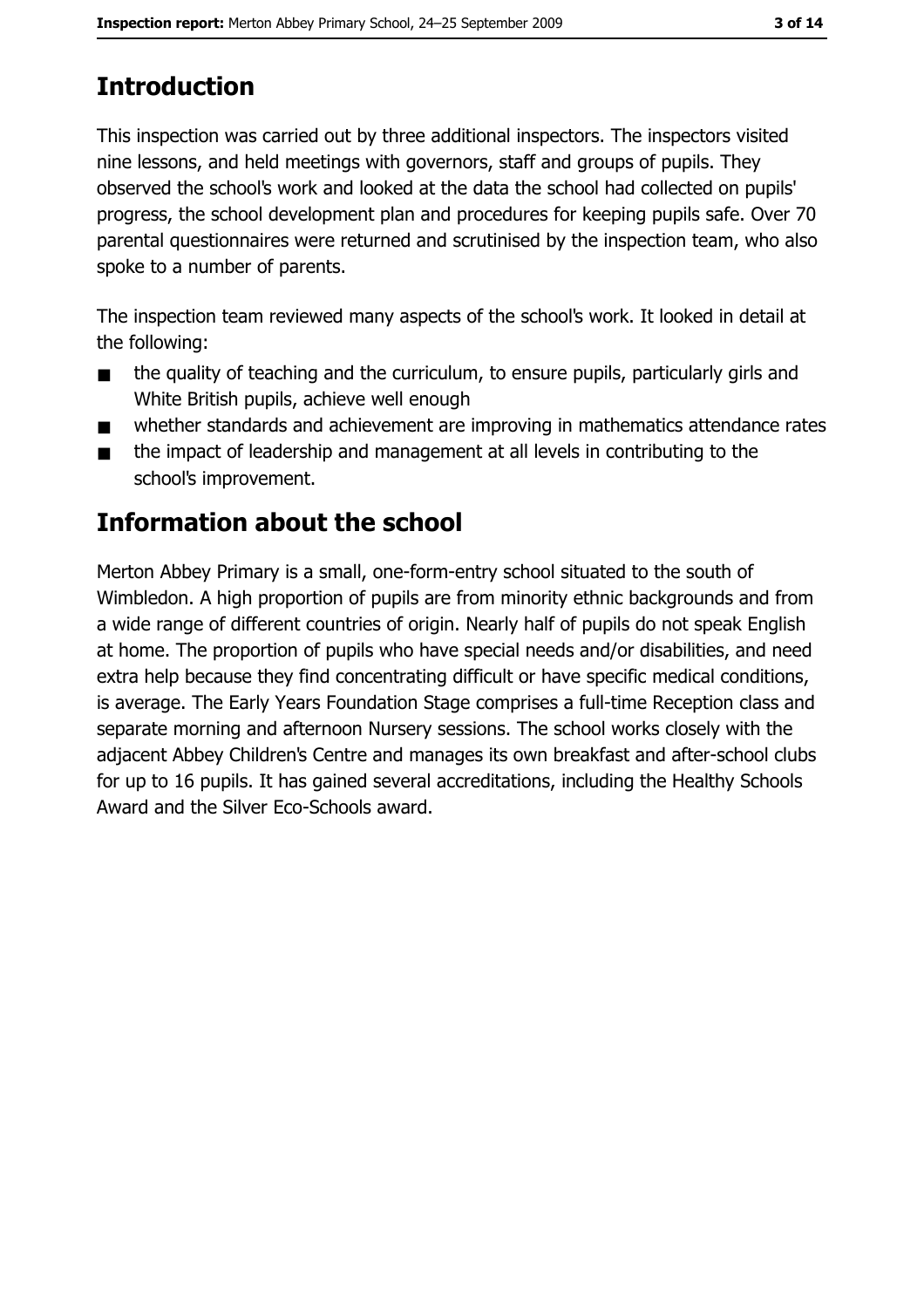## **Inspection judgements**

## Overall effectiveness: how good is the school?

## The school's capacity for sustained improvement

## **Main findings**

Merton Abbey Primary is a satisfactory school which has the care of the pupils at its heart. The staff and governors share the headteacher's values and ambitions for the school, encapsulated in its motto 'to work hard and care for each other'. As a result, pupils are happy and personally fulfilled. Pupils enjoy coming to school, as reflected in their improving attendance rates. Newcomers are welcomed from a wide range of backgrounds and very soon feel that they are valuable members of the community. One mother commented, 'I have to say that, from the moment we arrived at the school, we were all made to feel very much at home.' The high proportion of pupils who come from families who do not speak English at home are very effectively supported to achieve well, particularly in learning English. Pupils behave sensibly, know how to keep themselves safe and healthy and are good ambassadors for their school. By the time pupils leave school in Year 6, they are thoughtful and mature young adults. Pupils make satisfactory progress in their learning and leave with standards below average in English and science. This year the school has helped pupils to make good progress in mathematics so that they reached standards in line with national averages by the end of Year 6. Specific support of potentially underachieving pupils and the involvement of parents in workshops has reaped rewards. However, the school has not paid enough attention to standards in writing, which have dropped. In part, this has been due to several changes in the teaching staff. Overall, the quality of teaching is satisfactory. Teachers have good relationships with their pupils. Not all teachers have sufficiently high expectations of pupils and they do not always give the pupils the wherewithal to extend their learning with helpful targets. There are a good range of activities in lessons and visits to the locality to enliven the curriculum. Opportunities are sometimes missed to use these experiences to improve the quality of writing.

The headteacher and her senior leadership team regularly monitor how the school is performing. They keep the governors well informed. However, this accurate self-evaluation is not always acted on swiftly enough to ensure that dips in achievement are stemmed in time. Mathematics has been tackled successfully and senior leaders are now starting to address the low writing standards. The headteacher is aware that refresher training for a few staff members in child-protection procedures is required as soon as possible. The school works particularly well with parents and is constantly thinking of different and innovative ways to involve them in their children's learning. Since the last inspection, the school has made satisfactory progress in tackling the areas for improvement, although a sense of urgency is not sufficiently evident. Consequently, the school has satisfactory capacity for sustained improvement

| 3 |  |
|---|--|
| 3 |  |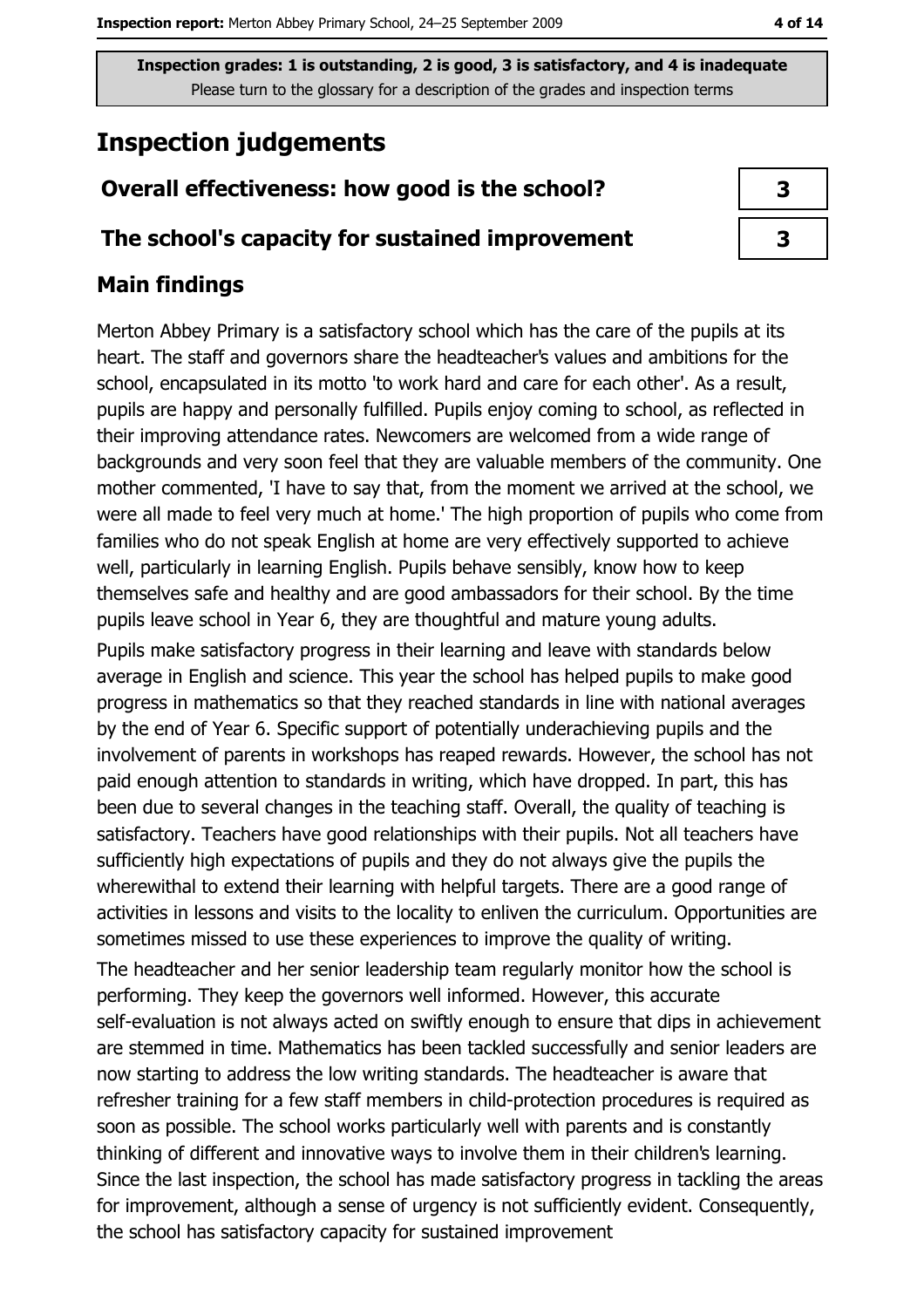## What does the school need to do to improve further?

- Improve standards in writing by using exciting opportunities across and beyond  $\blacksquare$ lessons to stimulate the pupils' interest more effectively.
- Ensure all leaders and managers, including governors, rigorously evaluate the  $\blacksquare$ school's performance and act upon their findings to enable them to improve pupils' achievement more swiftly.
- Improve the quality of teaching and learning by setting higher expectations and  $\blacksquare$ giving pupils more chance to take the lead in their own learning.

### **Outcomes for individuals and groups of pupils**

Pupils from many different backgrounds and home countries get on well together in the classroom and out at play. Pupils are quick to include newcomers in their games and to help them to integrate. One boy exclaimed, 'My friend couldn't speak English when he arrived and now he's really good!' The spiritual, moral, social and cultural development of the pupils is good. Pupils make the most of their large, grassy recreation field, although sometimes play can become a little boisterous. Pupils know how to lead healthy lives. They enjoy participating in sporting competitions and relish the well-balanced school lunches. Pupils feel safe and know who to turn to if they are worried or upset. There is very little bullying in the school and if any arises pupils know who to turn to and that it will be dealt with effectively by the staff. The school has persevered in improving attendance, through careful monitoring and the incentive of cups and prizes. It is now in line with national averages. Consequently, together with their broadly average literacy and mathematical skills, pupils are satisfactorily prepared for their next stage of education and, ultimately, the world of work. Pupils keenly take up opportunities to help around the school. School councillors wear their badges with pride and the Eco-Warriors carefully explain the benefits of recycling. Pupils selected to be Junior Community Wardens have a well-developed sense of responsibility for their local neighbourhood.

Pupils learn satisfactorily in lessons. They look up to their teachers and most follow instructions carefully. When teachers organise interesting activities, pupils are enthusiastic and get down to work productively, as observed in a mathematical problem solving with chocolate bars in Year 6, and in a Year 2 lesson where pupils made their own jam sandwiches to help them order instructions and learn about 'time connectives'. On the other hand, a few pupils can be difficult to engage, and lessons can become lacklustre. A few of the more able pupils said they would appreciate having the chance to plan and organise how they learn. In some classes, pupils present their written work with pride, but this is not sufficiently widespread, particularly when pupils do not have quidelines in their exercise books.

Academically, pupils achieve satisfactorily, although the rate of progress can be uneven, because of the differences in quality of teaching from class to class, and attainment in writing is still too low. Pupils with special needs and/or disabilities make similar progress

3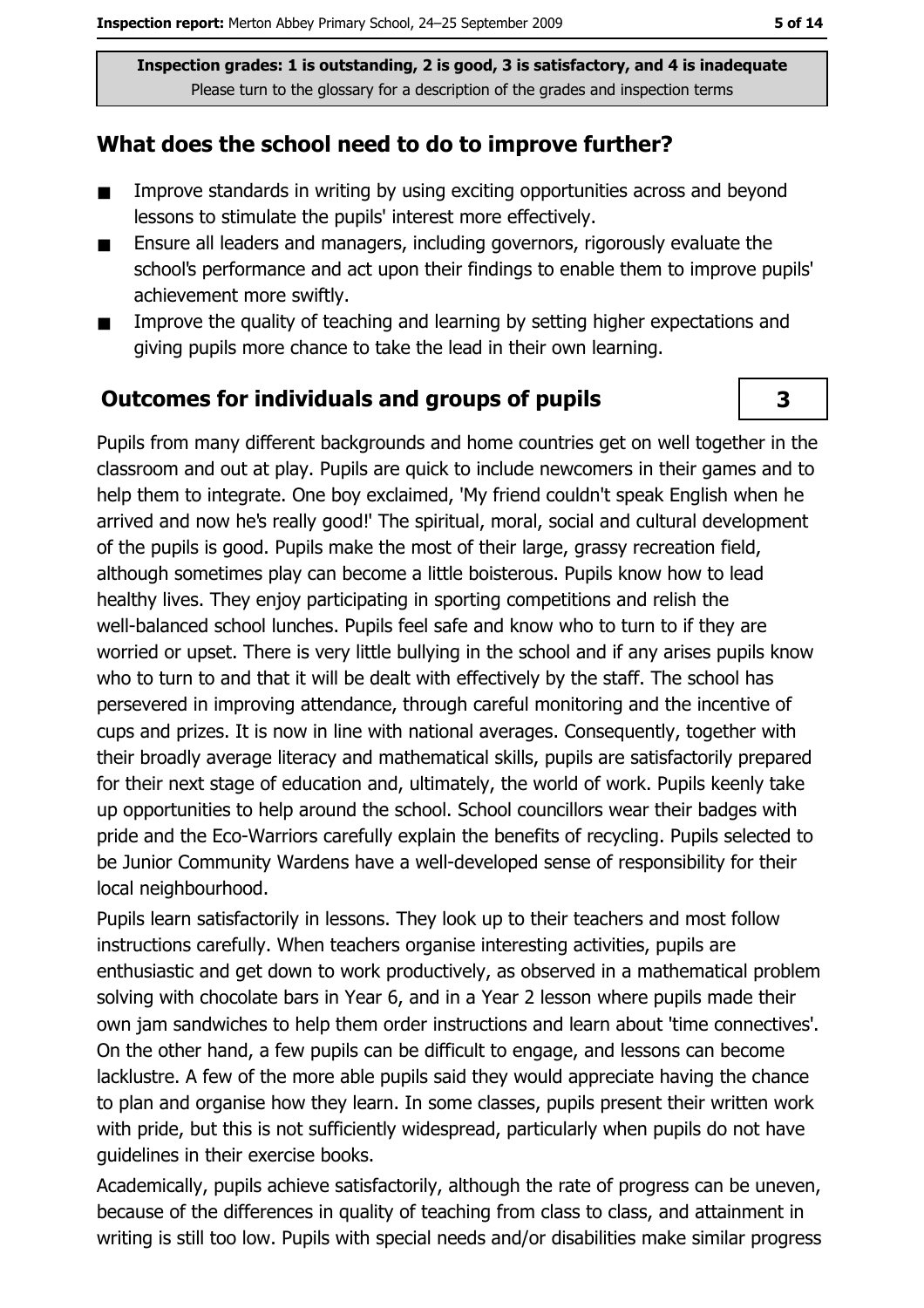to their classmates owing to careful attention from teachers and teaching assistants. Girls achieve as well as boys. Pupils from White British backgrounds make satisfactory progress, but pupils who speak languages other than English at home make good progress. Many arrive at school with little or no English but, with carefully targeted support, they make great strides in their acquisition of the English language.

These are the grades for pupils' outcomes

| Pupils' achievement and the extent to which they enjoy their learning                                                     |                         |
|---------------------------------------------------------------------------------------------------------------------------|-------------------------|
| Taking into account:<br>Pupils' attainment <sup>1</sup>                                                                   | 3                       |
| The quality of pupils' learning and their progress                                                                        | 3                       |
| The quality of learning for pupils with special educational needs and/or<br>disabilities and their progress               | 3                       |
| The extent to which pupils feel safe                                                                                      | $\overline{\mathbf{2}}$ |
| <b>Pupils' behaviour</b>                                                                                                  |                         |
| The extent to which pupils adopt healthy lifestyles                                                                       | $\overline{\mathbf{2}}$ |
| The extent to which pupils contribute to the school and wider community                                                   | $\overline{\mathbf{2}}$ |
| The extent to which pupils develop workplace and other skills that will<br>contribute to their future economic well-being | 3                       |
| Taking into account:<br>Pupils' attendance <sup>1</sup>                                                                   | 3                       |
| The extent of pupils' spiritual, moral, social and cultural development                                                   | $\overline{\mathbf{2}}$ |

## How effective is the provision?

In lessons, clear objectives give pupils a good focus for learning. Teachers successfully encourage pupils to work in pairs to motivate each other and to assess each other's work. However, on occasion teachers talk too much and pupils start to lose concentration. Teaching assistants are deployed well to support pupils new to the English language or those who have specific learning needs. Teachers use interactive whiteboards imaginatively to illustrate ideas and involve pupils in lively learning.

Regular assessment allows teachers to gauge each pupil's individual progress and intervene if a pupil falls behind. Learning targets are less successful as they are not personal enough and do not give pupils scope to take the lead in their learning. On

The grades for attainment and attendance are: 1 is high; 2 is above average; 3 is broadly average; and 4 is low.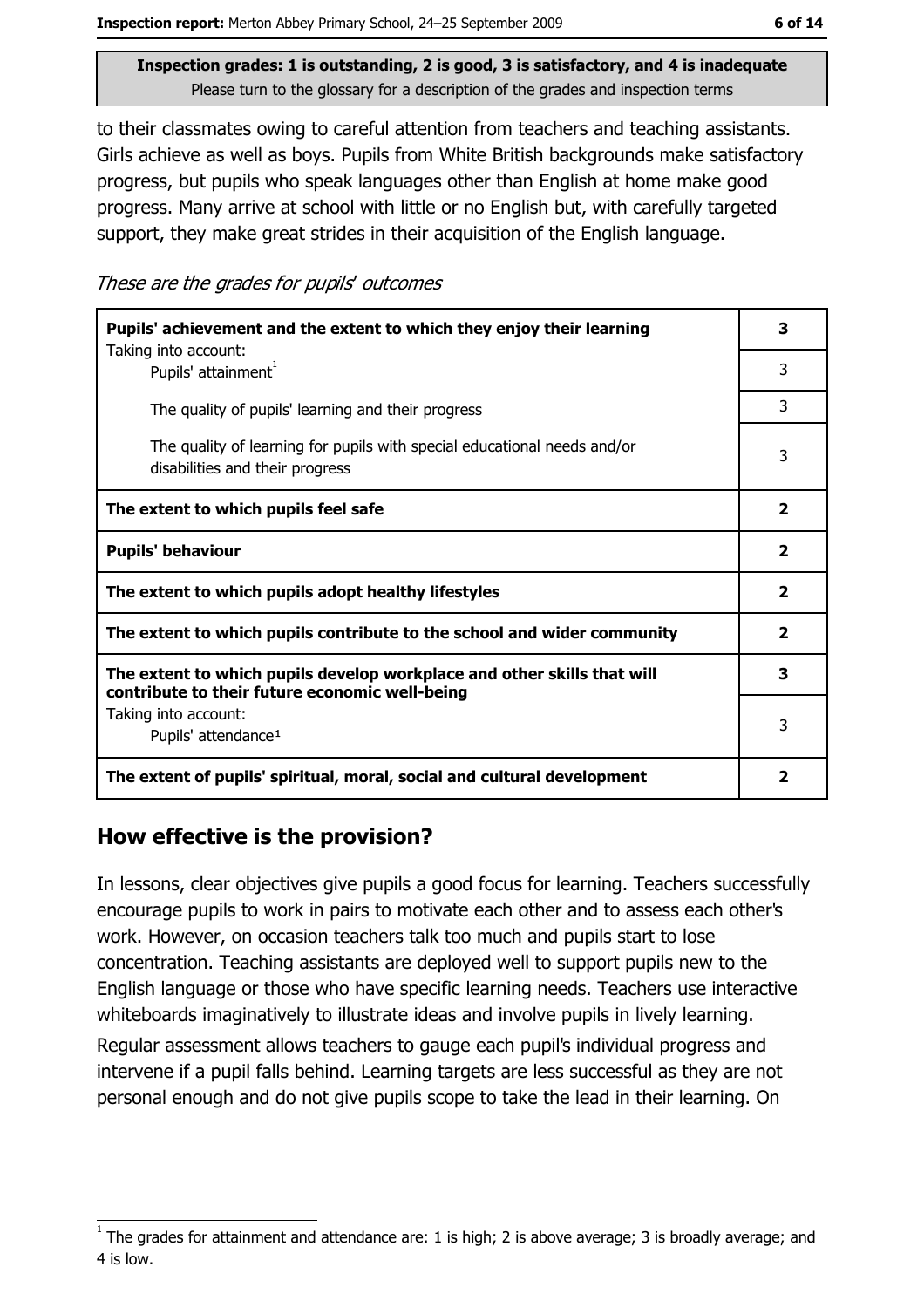occasion, this detracts from the learning of the more able, who have the potential to work more independently and do not necessarily need to sit through the full explanations at the beginning of lessons. Some excellent marking boosts self-esteem as well as giving pointers to pupils for self-improvement, but such high-quality marking is not yet consistent across all classes.

Pupils frequently mention they like school because of the interesting visits, visitors and clubs on offer. The school makes good use of the local Polka and New Wimbledon theatres, as well as participating in folk dance festivals, to promote cultural development. Recycling workshops, anti-graffiti plays and charitable fundraising promotes responsible citizenship. The main outside areas have been improved for positive and purposeful recreation. The school carefully checks that activities match the needs of the different groups, so pupils learn about one another's celebrations and faiths. The curriculum has been successfully adapted to ensure pupils make good progress in their mathematics. However, it is not effective enough in ensuring opportunities are grasped in subjects outside literacy lessons or through linked themes to promote a love of writing.

Parents have high trust in the school to look after their children. They regard the school as a support to the whole family. One parent wrote, 'The school has plenty of time for the children as a whole and as individuals.' Vulnerable pupils receive special help through very effective links with outside agencies. The site is safe and secure and welfare arrangements are effective. After several years of low attendance, the school now has tight systems to encourage regular attendance and to check the safety of absentees.

| The quality of teaching                                                                                    |  |
|------------------------------------------------------------------------------------------------------------|--|
| Taking into account:<br>The use of assessment to support learning                                          |  |
| The extent to which the curriculum meets pupils' needs, including, where<br>relevant, through partnerships |  |
| The effectiveness of care, guidance and support                                                            |  |

These are the grades for the quality of provision

## How effective are leadership and management?

The headteacher puts great store on the pupils becoming rounded and valuable members of the school and wider community. She and her senior leadership team have a clear view of the religious, ethnic and socio-economic needs of the school's pupils and successfully create a haven where pupils get on very well with each other. One parent added, 'No matter what home life or background each child comes from, the headteacher and her team consistently encourage respect for each other.' Effective links with the neighbourhood locally, and with other countries globally, raise the pupils' awareness of how other people live. Links with the wider British community are not as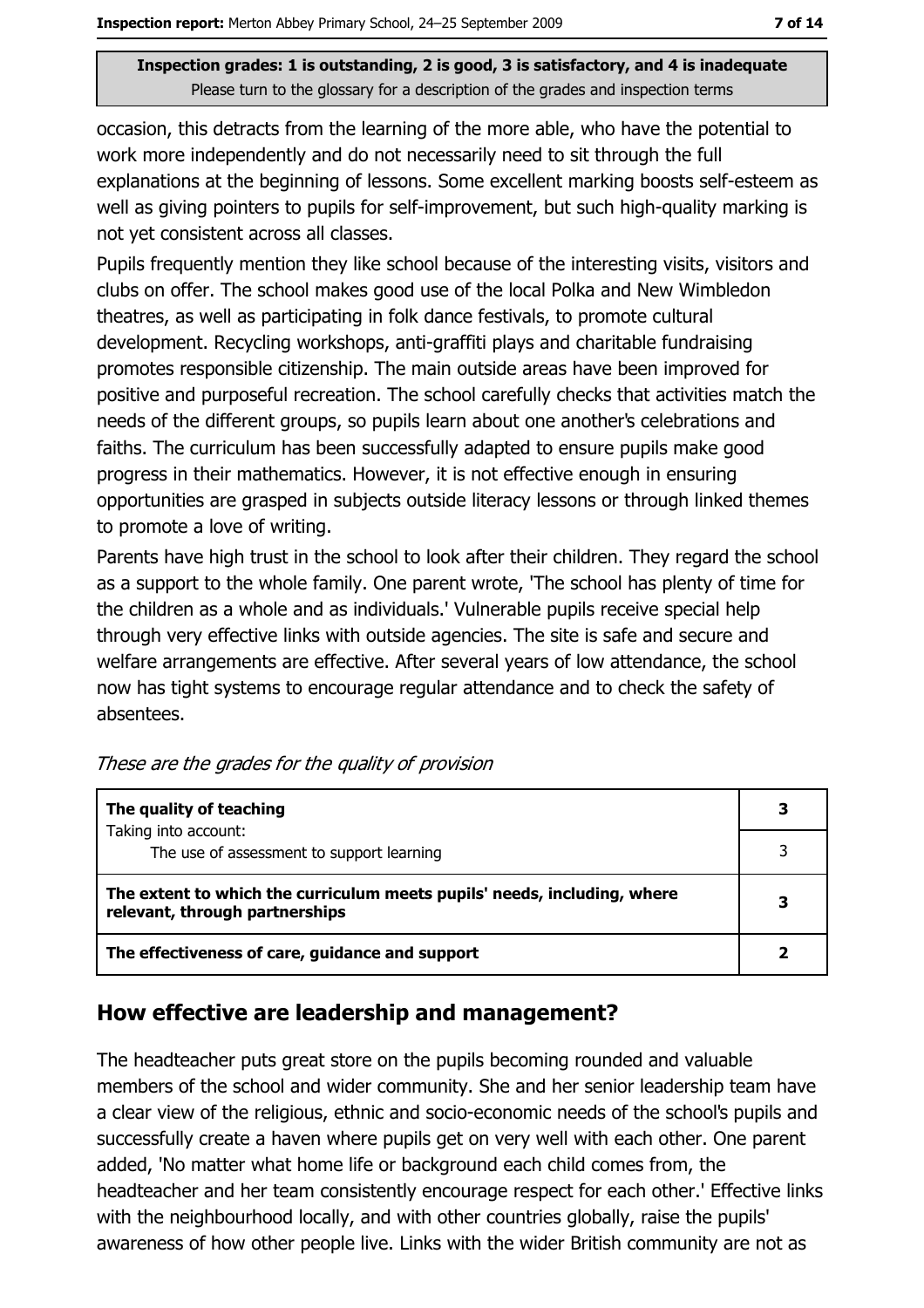well developed. The school ensures all pupils have opportunities to participate in school activities and outings, with careful attention to disability access and financial stringencies. The school makes sure that pupils are safe in its care, with robust checking of staff and careful scrutiny of the site. Staff know the correct procedures.

The school has an effective school development plan, identifying clearly what needs to be improved. The relatively new senior leadership team are getting to grips with raising achievement. In particular, concerted efforts in improving mathematics have proved successful. However, the regular monitoring of lessons and analysis of data is not always translated into successful action for improvement, as is evident in writing performance. The school is not making sufficient use of self-evaluation as a working tool to drive improvement consistently and rigorously. Staff feel they could be more involved in the self-evaluation process. The quality of teaching remains satisfactory as at the time of the last inspection, although the good practice of some new teachers is now starting to have a positive impact. Governors are well organised and starting to follow up on the attainment of different groups of pupils and to challenge any underperformance. They appraise their own governor performance regularly but are not relating this sufficiently to whole-school performance.

| The effectiveness of leadership and management in embedding ambition and<br>driving improvement                                                                     | 3                       |
|---------------------------------------------------------------------------------------------------------------------------------------------------------------------|-------------------------|
| Taking into account:<br>The leadership and management of teaching and learning                                                                                      | 3                       |
| The effectiveness of the governing body in challenging and supporting the<br>school so that weaknesses are tackled decisively and statutory responsibilities<br>met | 3                       |
| The effectiveness of the school's engagement with parents and carers                                                                                                | $\overline{\mathbf{2}}$ |
| The effectiveness of partnerships in promoting learning and well-being                                                                                              | 3                       |
| The effectiveness with which the school promotes equality of opportunity and<br>tackles discrimination                                                              | 3                       |
| The effectiveness of safeguarding procedures                                                                                                                        | 3                       |
| The effectiveness with which the school promotes community cohesion                                                                                                 | $\overline{2}$          |
| The effectiveness with which the school deploys resources to achieve<br>value for money                                                                             | 3                       |

These are the grades for leadership and management

## **Early Years Foundation Stage**

Children settle quickly into the Early Years Foundation Stage because they all receive home visits and arrive with confidence, already knowing some familiar faces. They are admitted with generally limited skills for three-year-olds, make satisfactory progress in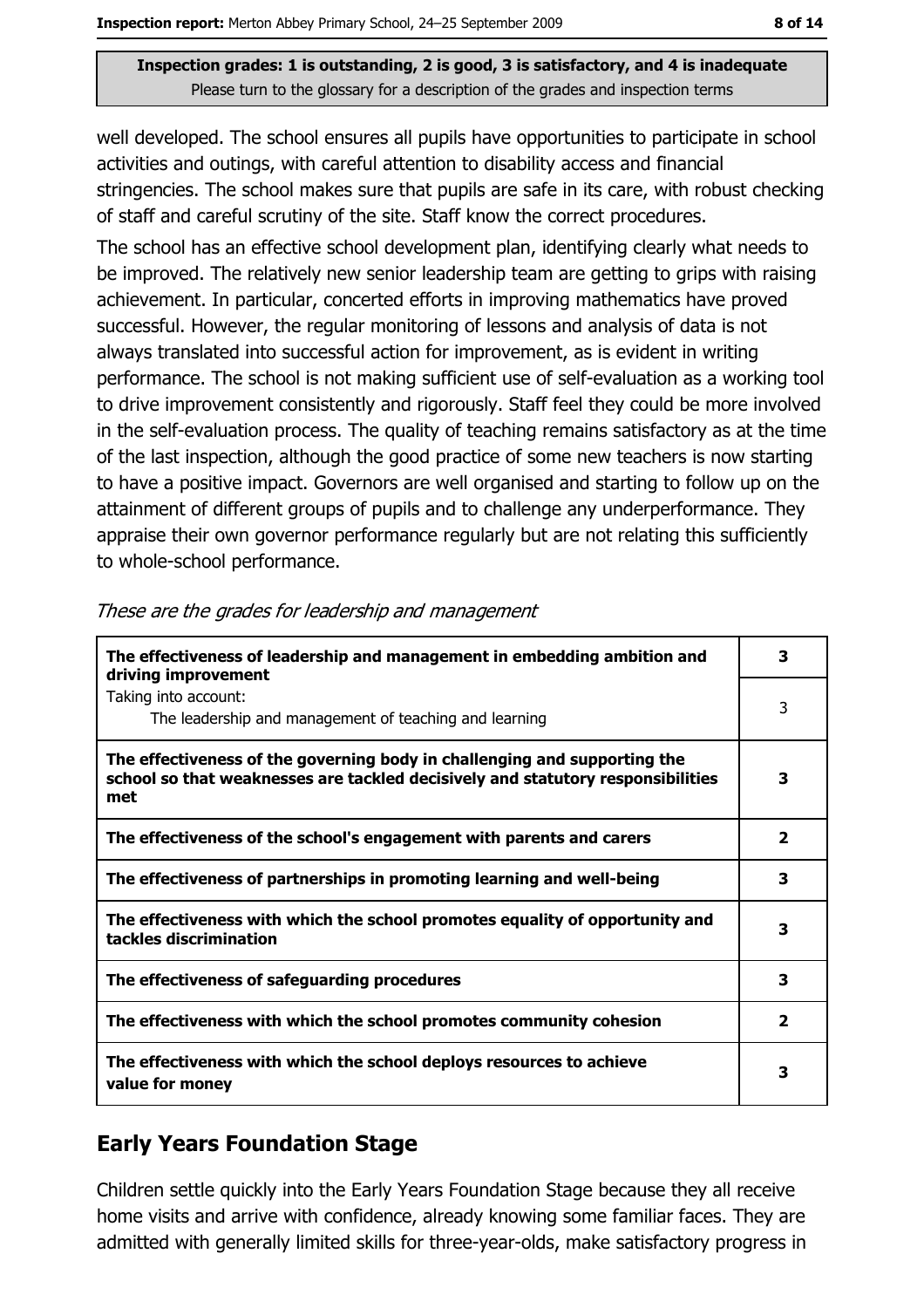most areas of learning and leave at the end of Reception with skills below expectations for their age. Since the last inspection, the outside area has improved and now includes a sun awning and a climbing wall. Nevertheless, the range of activities indoors and outdoors are satisfactory rather than good, because they tend to keep the children busy rather than always having a positive effect on their learning needs. Children enjoy chances to use crayons and paper, but there is scope for more imaginative and innovative ways to engage children in writing, particularly as this is a priority for both the Early Years Foundation Stage and the whole school. Singing and counting activities capture the children's attention and are particularly effective in helping non-English speakers acquire the language. Staff use the interactive whiteboard well for stimulating, hands-on activities.

Children behave very well and join in games willingly. They play together positively in groups of boys and girls from different ethnic backgrounds. By the end of the Nursery session, a few children become lacklustre when whole-class activities, such as story time, are not carefully matched to their needs. The two joint leaders of the Early Years Foundation Stage collaborate effectively, resulting in satisfactory leadership and management of learning. They ensure staff build up good relationships with parents and are always on hand to answer their queries. On occasion, the departure of the Nursery children hampers the learning of the Reception children by restricting the space available for activities, although the leaders are beginning to address this.

| <b>Overall effectiveness of the Early Years Foundation Stage</b>                             |  |
|----------------------------------------------------------------------------------------------|--|
| Taking into account:<br>Outcomes for children in the Early Years Foundation Stage            |  |
| The quality of provision in the Early Years Foundation Stage                                 |  |
| The effectiveness of leadership and management of the Early Years<br><b>Foundation Stage</b> |  |

These are the grades for the Early Years Foundation Stage

## **Views of parents and carers**

Parents who returned questionnaires or who spoke to the inspection team are very pleased with the school. They consider that the headteacher and all the staff are very approachable and make the school a welcoming and friendly place. One parent reflected others' views, 'I have found the staff approachable when my child was experiencing difficulties with friendships. I was always kept up to date with any problems and the outcomes.' Inspectors fully endorse these views. The vast majority of parents believe their children are making sufficient progress and the school is meeting their needs.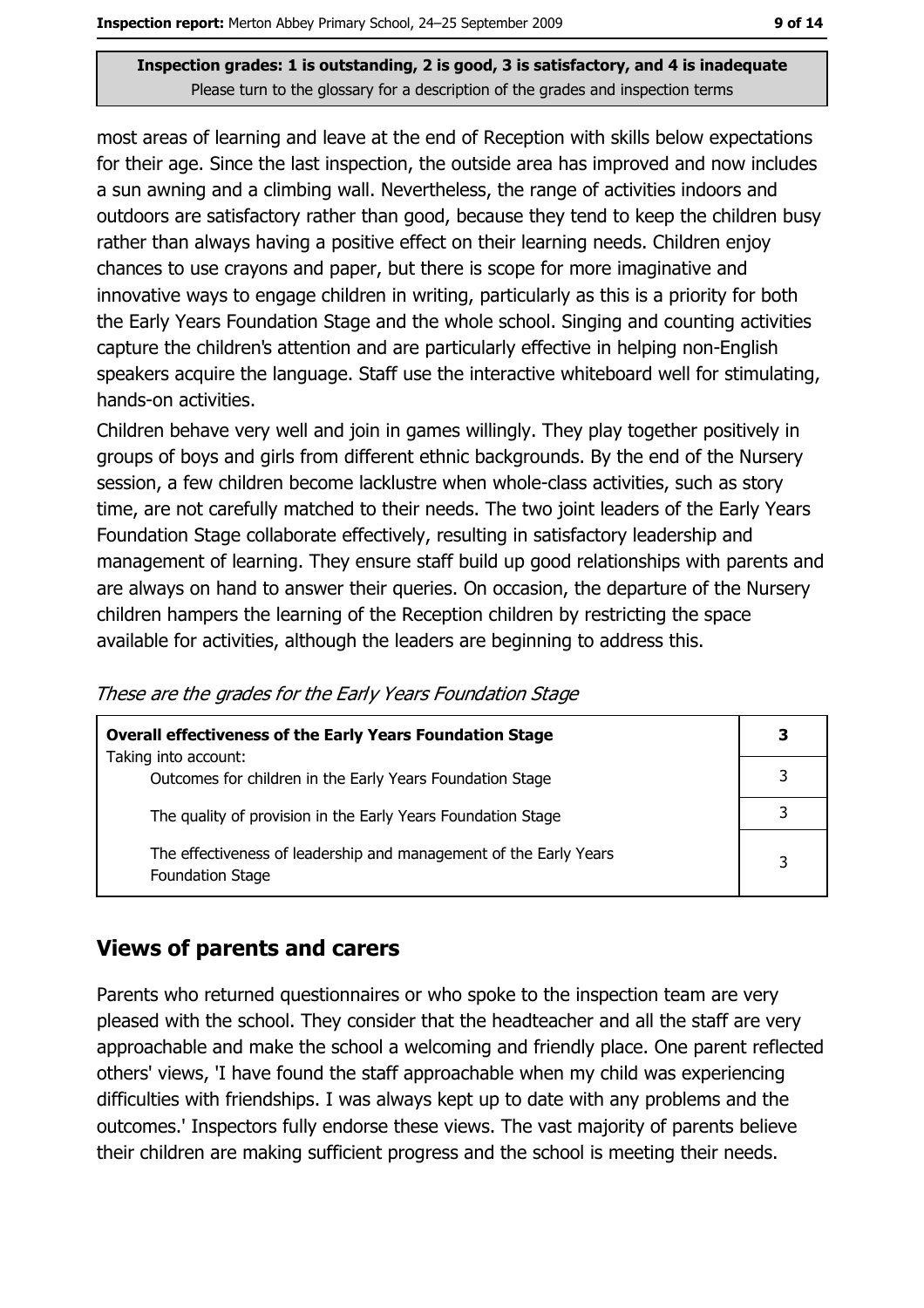#### Responses from parents and carers to Ofsted's questionnaire

Ofsted invited all the registered parents and carers of pupils registered at Merton Abbey Primary School to complete a questionnaire about their views of the school.

In the questionnaire, parents and carers were asked to record how strongly they agreed with 13 statements about the school.

The inspection team received 79 completed questionnaires by the end of the on-site inspection. In total, there are 205 pupils registered at the school.

| <b>Statements</b>                                                                                                                                                                                                                                       | <b>Strongly</b><br><b>Agree</b> |               | <b>Agree</b> |               |                | <b>Disagree</b> |              | <b>Strongly</b><br>disagree |  |
|---------------------------------------------------------------------------------------------------------------------------------------------------------------------------------------------------------------------------------------------------------|---------------------------------|---------------|--------------|---------------|----------------|-----------------|--------------|-----------------------------|--|
|                                                                                                                                                                                                                                                         | <b>Total</b>                    | $\frac{0}{0}$ | <b>Total</b> | $\frac{0}{0}$ | <b>Total</b>   | $\frac{1}{2}$   | <b>Total</b> | $\frac{1}{2}$               |  |
| My child enjoys school                                                                                                                                                                                                                                  | 43                              | 54            | 35           | 44            | 0              | 0               | 0            | 0                           |  |
| The school keeps my child<br>safe                                                                                                                                                                                                                       | 46                              | 58            | 32           | 41            | $\mathbf 0$    | 0               | 0            | 0                           |  |
| The school informs me<br>about my child's progress                                                                                                                                                                                                      | 40                              | 50            | 37           | 47            | $\overline{2}$ | 3               | 0            | 0                           |  |
| My child is making enough<br>progress at this school                                                                                                                                                                                                    | 35                              | 44            | 41           | 52            | 3              | 4               | 0            | 0                           |  |
| The teaching is good at this<br>school                                                                                                                                                                                                                  | 39                              | 49            | 40           | 51            | 0              | 0               | 0            | 0                           |  |
| The school helps me to<br>support my child's learning                                                                                                                                                                                                   | 35                              | 44            | 42           | 53            | $\mathbf{1}$   | $\mathbf{1}$    | 0            | 0                           |  |
| The school helps my child to<br>have a healthy lifestyle                                                                                                                                                                                                | 29                              | 37            | 49           | 62            | $\mathbf 0$    | 0               | 0            | $\mathbf 0$                 |  |
| The school makes sure that<br>my child is well prepared for<br>the future (for example<br>changing year group,<br>changing school, and for<br>children who are finishing<br>school, entering further or<br>higher education, or<br>entering employment) | 29                              | 37            | 44           | 56            | $\overline{2}$ | 3               | $\mathbf 0$  | $\mathbf 0$                 |  |
| The school meets my child's<br>particular needs                                                                                                                                                                                                         | 27                              | 34            | 44           | 56            | 3              | 4               | 0            | 0                           |  |
| The school deals effectively<br>with unacceptable behaviour                                                                                                                                                                                             | 33                              | 42            | 44           | 56            | $\mathbf{1}$   | $\mathbf{1}$    | 0            | 0                           |  |
| The school takes account of<br>my suggestions and<br>concerns                                                                                                                                                                                           | 25                              | 32            | 42           | 53            | $\mathbf{1}$   | $\mathbf{1}$    | 0            | $\bf{0}$                    |  |
| The school is led and<br>managed effectively                                                                                                                                                                                                            | 36                              | 46            | 40           | 51            | $\mathbf{1}$   | $\mathbf{1}$    | 0            | 0                           |  |
| Overall, I am happy with my<br>child's experience at this<br>school                                                                                                                                                                                     | 43                              | 54            | 35           | 44            | $\mathbf 0$    | 0               | 0            | 0                           |  |

The table above summarises the responses that parents and carers made to each statement. The percentages indicate the proportion of parents and carers giving that response out of the total number of completed questionnaires. Where one or more parents and carers chose not to answer a particular question, the percentages will not add up to 100%.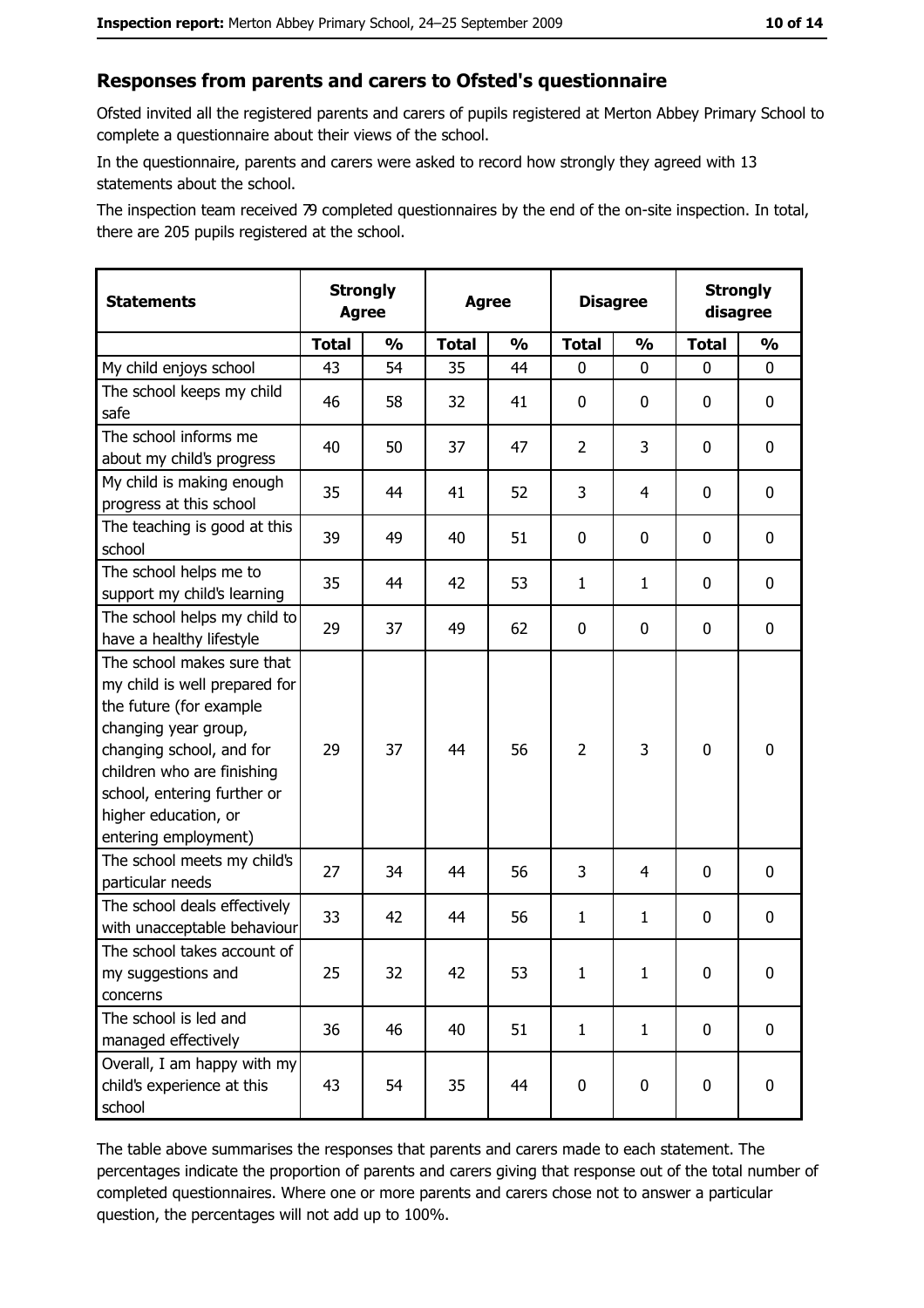# Glossary

| <b>Grade</b> | <b>Judgement</b> | <b>Description</b>                                                                                                                                                                                                               |
|--------------|------------------|----------------------------------------------------------------------------------------------------------------------------------------------------------------------------------------------------------------------------------|
| Grade 1      | Outstanding      | These features are highly effective. An oustanding<br>school provides exceptionally well for its pupils' needs.                                                                                                                  |
| Grade 2      | Good             | These are very positive features of a school. A school<br>that is good is serving its pupils well.                                                                                                                               |
| Grade 3      | Satisfactory     | These features are of reasonable quality. A satisfactory<br>school is providing adequately for its pupils.                                                                                                                       |
| Grade 4      | Inadequate       | These features are not of an acceptable standard. An<br>inadequate school needs to make significant<br>improvement in order to meet the needs of its pupils.<br>Ofsted inspectors will make further visits until it<br>improves. |

## What inspection judgements mean

## Overall effectiveness of schools inspected between September 2007 and July 2008

|                       | Overall effectiveness judgement (percentage of<br>schools) |      |                     |                   |
|-----------------------|------------------------------------------------------------|------|---------------------|-------------------|
| <b>Type of school</b> | Outstanding                                                | Good | <b>Satisfactory</b> | <b>Inadequate</b> |
| Nursery schools       | 39                                                         | 58   | 3                   | 0                 |
| Primary schools       | 13                                                         | 50   | 33                  | 4                 |
| Secondary schools     | 17                                                         | 40   | 34                  | 9                 |
| Sixth forms           | 18                                                         | 43   | 37                  | $\overline{2}$    |
| Special schools       | 26                                                         | 54   | 18                  | $\overline{2}$    |
| Pupil referral units  | 7                                                          | 55   | 30                  | 7                 |
| All schools           | 15                                                         | 49   | 32                  | 5                 |

New school inspection arrangements were introduced on 1 September 2009. This means that inspectors now make some additional judgements that were not made previously.

The data in the table above were reported in The Annual Report of Her Majesty's Chief Inspector of Education, Children's Services and Skills 2007/08.

Percentages are rounded and do not always add exactly to 100. Secondary school figures include those that have sixth forms, and sixth form figures include only the data specifically for sixth form inspection judgements.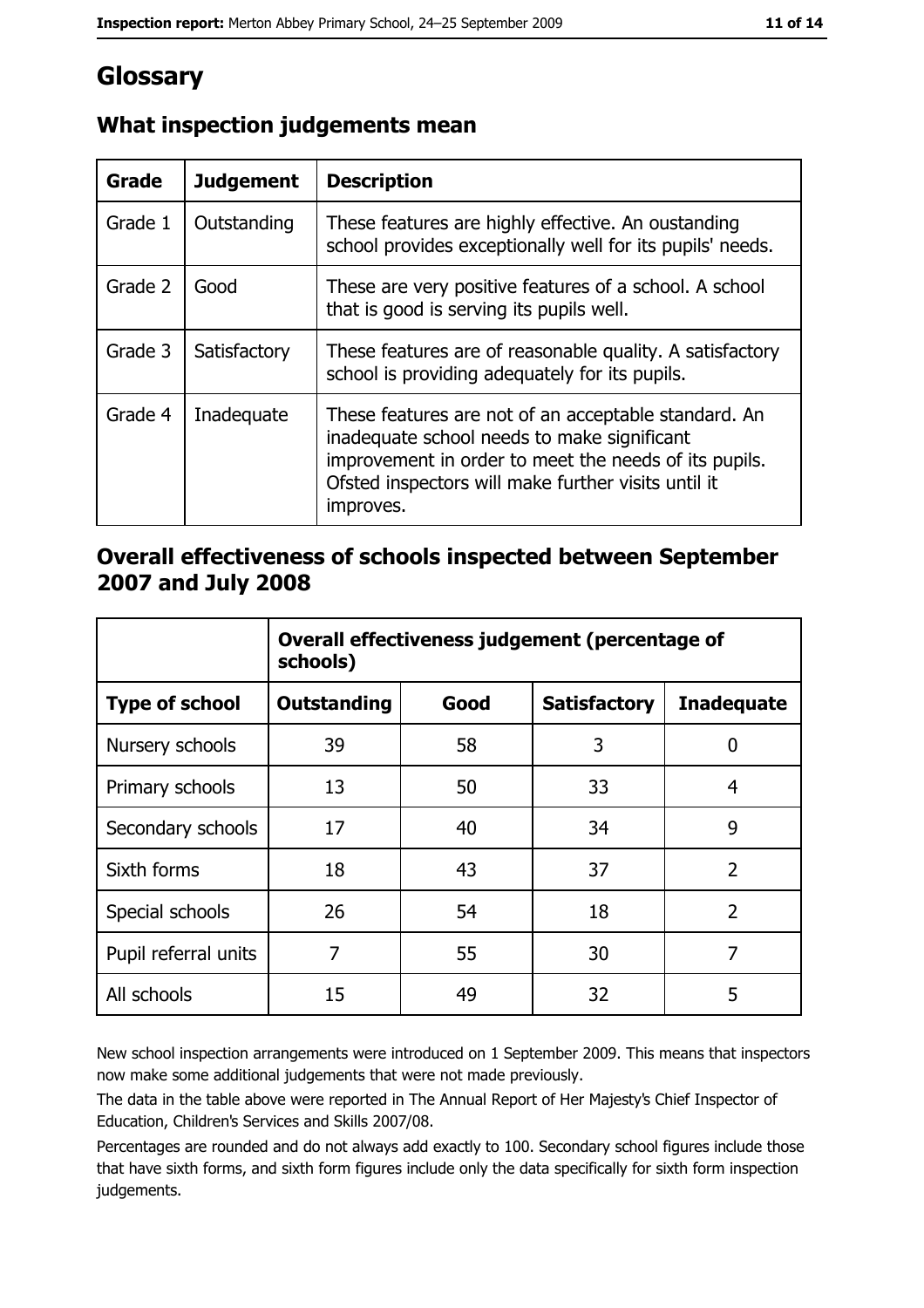# **Common terminology used by inspectors**

| Achievement:                  | the progress and success of a pupil in<br>their learning, development or training.                                                                                                                                                                                                                           |
|-------------------------------|--------------------------------------------------------------------------------------------------------------------------------------------------------------------------------------------------------------------------------------------------------------------------------------------------------------|
| Attainment:                   | the standard of the pupils' work shown by<br>test and examination results and in<br>lessons.                                                                                                                                                                                                                 |
| Capacity to improve:          | the proven ability of the school to<br>continue improving. Inspectors base this<br>judgement on what the school has<br>accomplished so far and on the quality of<br>its systems to maintain improvement.                                                                                                     |
| Leadership and management:    | the contribution of all the staff with<br>responsibilities, not just the headteacher,<br>to identifying priorities, directing and<br>motivating staff and running the school.                                                                                                                                |
| Learning:                     | how well pupils acquire knowledge,<br>develop their understanding, learn and<br>practise skills and are developing their<br>competence as learners.                                                                                                                                                          |
| <b>Overall effectiveness:</b> | inspectors form a judgement on a school's<br>overall effectiveness based on the findings<br>from their inspection of the school. The<br>following judgements, in particular,<br>influence what the overall effectiveness<br>judgement will be.                                                               |
|                               | The school's capacity for sustained<br>improvement.<br>Outcomes for individuals and groups<br>of pupils.<br>The quality of teaching.<br>The extent to which the curriculum<br>meets pupil's needs, including where<br>relevant, through partnerships.<br>The effectiveness of care, guidance<br>and support. |
| Progress:                     | the rate at which pupils are learning in<br>lessons and over longer periods of time. It<br>is often measured by comparing the<br>pupils' attainment at the end of a key<br>stage with their attainment when they<br>started.                                                                                 |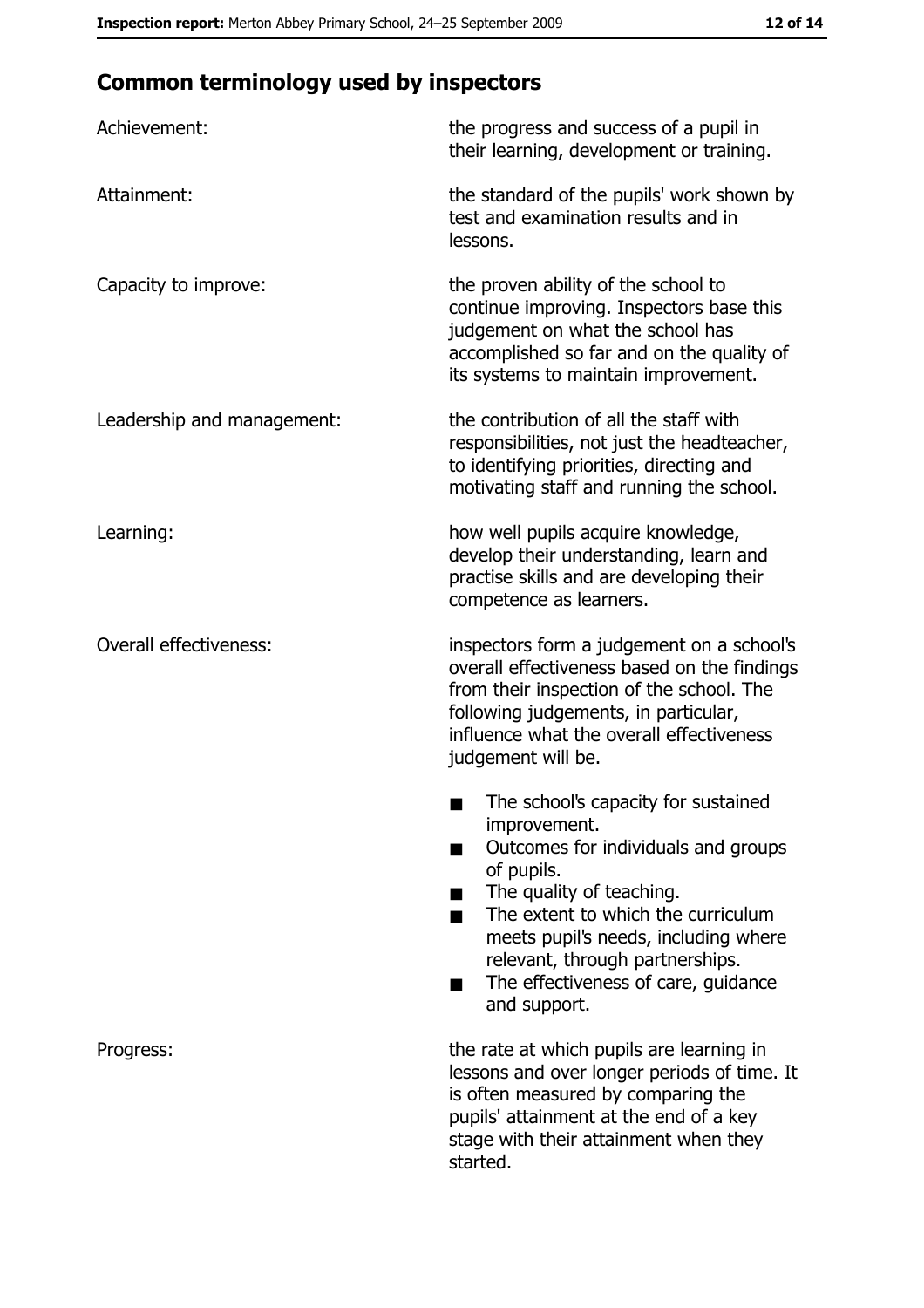This letter is provided for the school, parents and carers to share with their children. It describes Ofsted's main findings from the inspection of their school.



**Pupils** 

Inspection of Merton Abbey Primary School, South Wimbledon SW19 2JY

We thoroughly enjoyed our visit to your school. Thank you very much for helping with the inspection by talking to us and showing us what you can do. We agree with your parents that you are in safe hands and we know you enjoy school.

You get on very well with your teachers and friends. We were impressed with the way you welcome and include new pupils from different countries in your games. Your behaviour is good and we are pleased to see that your attendance is improving. You know how to lead safe and healthy lives. We were especially impressed with the way you are helping to make your school and neighbourhood a pleasant and sustainable place through recycling and the Junior Warden scheme.

You make satisfactory progress to reach broadly average standards overall, although your work in writing is not as good as that in mathematics. We think some teaching is good but, in some classes, expectations of what you can do are not high enough. Your headteacher and her team of senior teachers lead the school satisfactorily. They know what needs improving, have already helped you gain better results in your mathematics and now are concentrating on improving your writing. A small minority of you would like to know more about how you are doing, so we have asked the school to review how targets are used so you know when you have successfully reached them.

To make your education better, I have asked your school to do three things:

- improve your writing by making the most of exciting activities and visits to enthuse  $\blacksquare$ you
- frequently check how you are progressing and move quickly to put things right if  $\blacksquare$ progress is not as guick as it should be
- set you plenty of challenges in lessons and give you the chance to learn  $\blacksquare$ independently.

We thoroughly enjoyed our visit to your school. We know that your teachers make your school a special place for you. You can do your bit by continuing to be positive, behaving well and making the most of your time at Merton Abbey Primary.

Yours faithfully

Sarah McDermott

Lead Inspector